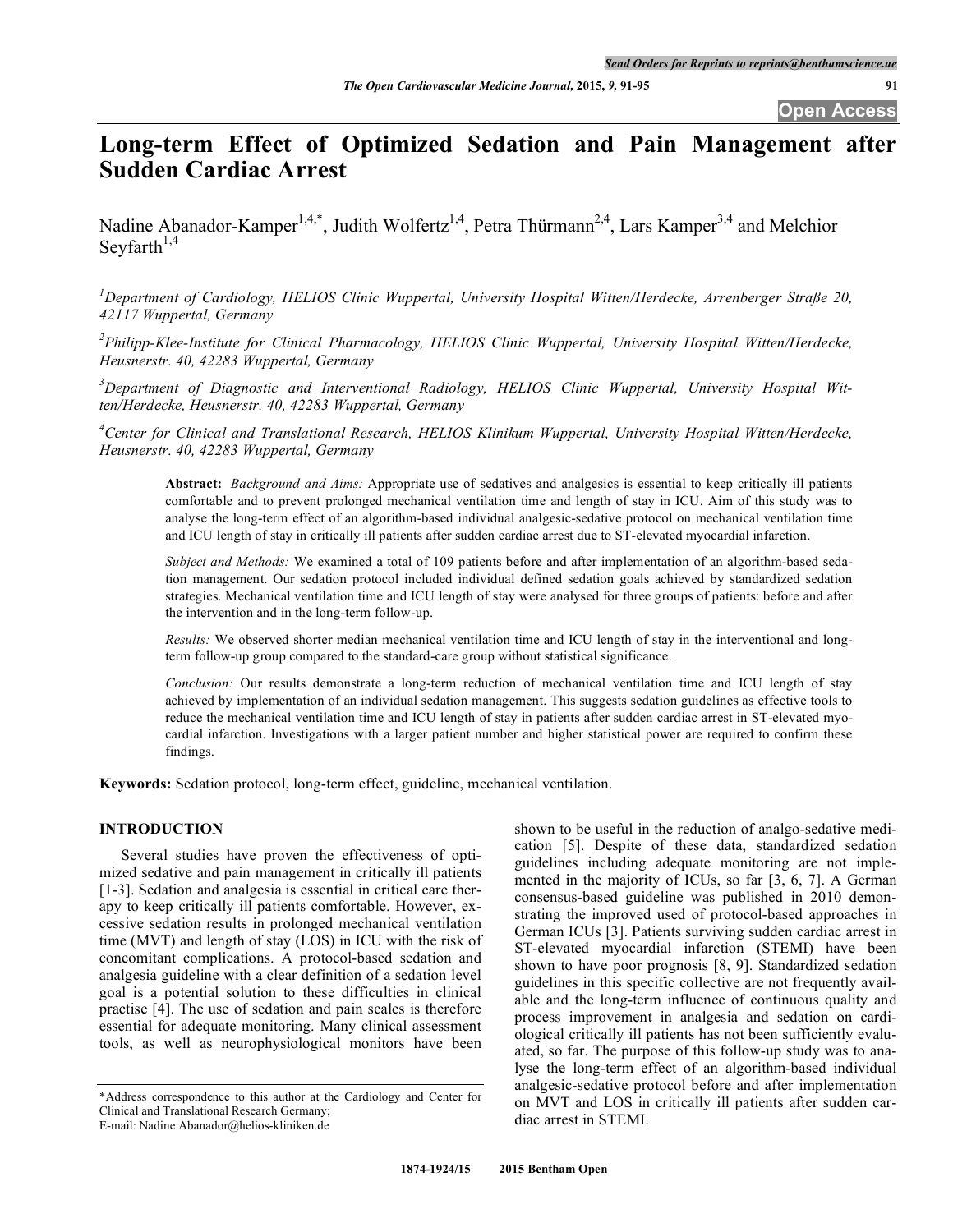

**Fig. (1).** Data acquisition and timeline of the study.

# **MATERIALS AND METHODS**

#### **Patients**

We included 109 patients with a positive outcome after sudden cardiac arrest on the basis of STEMI if successful extubation after critical care therapy was accomplished. Patients with endotracheal intubation and MVT over 24h were included. Patients were eligible if they had ST-segment elevation of at least 0.1 mV in  $\geq$  2 extremity leads or at least 0.2  $mV$  in  $\geq$  2 precordial leads. Resuscitations were mostly outof-hospital with reported resuscitation periods between 1 and 15 minutes. Due to the underlying diagnosis of STEMI primary PCI was performed. Some of these patients were resuscitated during PCI due to peri-interventional arrhythmias (e.g. ventricular fibrillation). Whenever feasible mild therapeutic hypothermia using endovascular cooling was performed due to recent guidelines for cardiopulmonary resuscitation [10]. Clinical data were obtained from our IT system. We excluded patients without STEMI, patients with neurological impairment validated by diagnostic examinations including EEG, evoked potential and/or cerebral imaging. Patients with a necessity for percutaneous tracheotomy, due to failure of successful extubation (e.g. severe COLD, ARDS), patients with lethal exit and patients that were transferred from external ICUs to our unit were also excluded from the study to prevent possible interaction with external sedation practises. Data for patients with self-extubations and reintubations were not subjected to statistical testing.

# **Design and Setting**

This study was designed as a mono-centric study in an adult cardiac ICU of a German university hospital heart centre.

We compared a standard-care group  $(n=38)$  to an interventional group ( $n= 42$ ) and a follow-up group ( $n=29$ ) up to 29 months after implementation of an algorithm-based sedation guideline. The standard-care group sustained sedatives and analgesia conform to S2-guidelines, whereby neither explicit sedation algorithm nor sedation monitoring was used. Standardized protocols in the process of weaning from mechanical ventilation, monitoring of depth of sedation and use of pain scales were not usual practise before implementation of the standardized sedation management and therefore not practised in the standard-care group. Standard-care data acquisition was collected for 12 months between April 2007 and April 2008. The intervention was implemented in May 2008 followed by a 2-months training period to ascertain confident performance of each staff member (Fig. **1**). We developed and introduced an algorithm-based sedation protocol according to recent guidelines and the study by Brook *et al.* [11]. Data collection of the interventional group was acquired for 18 months from July 2008 until December 2009. Data acquisition of the follow-up group was surveyed for 11 months between January 2010 and November 2010.

Specialised medical staff including doctors and registered nurses exclusively works in the ICU in 24-h attendance. A total of 6 intensive care medical officers were allocated to the unit for 7 days in rotation for a minimum of 6 months. The registered nurse to patient ratio was 1:2 for mechanically ventilated patients. Analgo-sedative drugs (sufentanil and midazolam), basic critical care practises, mechanical ventilation and weaning did not change during the study. Supplementary medication was not changed during the study and was applied conform to actual S2-guidelines of the German society of anaesthesiology and intensive care medicine for sedatives and analgesics in critical care therapy [12]. Additional drugs included propofol (Propofol-ratiopharm® 10mg/ml), lorazepam (Tavor® pro injectione 2mg/ml), haloperidol (Haldol®-janssen 5mg/ml), clonidinhydrochlorid (Paracefan<sup>®</sup> 0.15mg/ml), diazepam (Diazepam-ratiopharm<sup>®</sup>) 10mg/2ml), and piritramid (Dipidolor® 7.5mg/ml).

## **Intervention**

Intervention consisted of the implementation of an algorithm-directed sedation and pain guideline according to recent guidelines and the study by Brook *et al.* [11]. Sedation and pain level as well as medication dosage were documented every 4 hours. To define depth of sedation, the Richmond-Agitation-Sedation Scale (RASS) was used [13]. To quantify pain sensation we used a pain scale ranging from one for no pain to six for intolerable pain and evaluated vital parameters such as blood pressure, heart rate as well as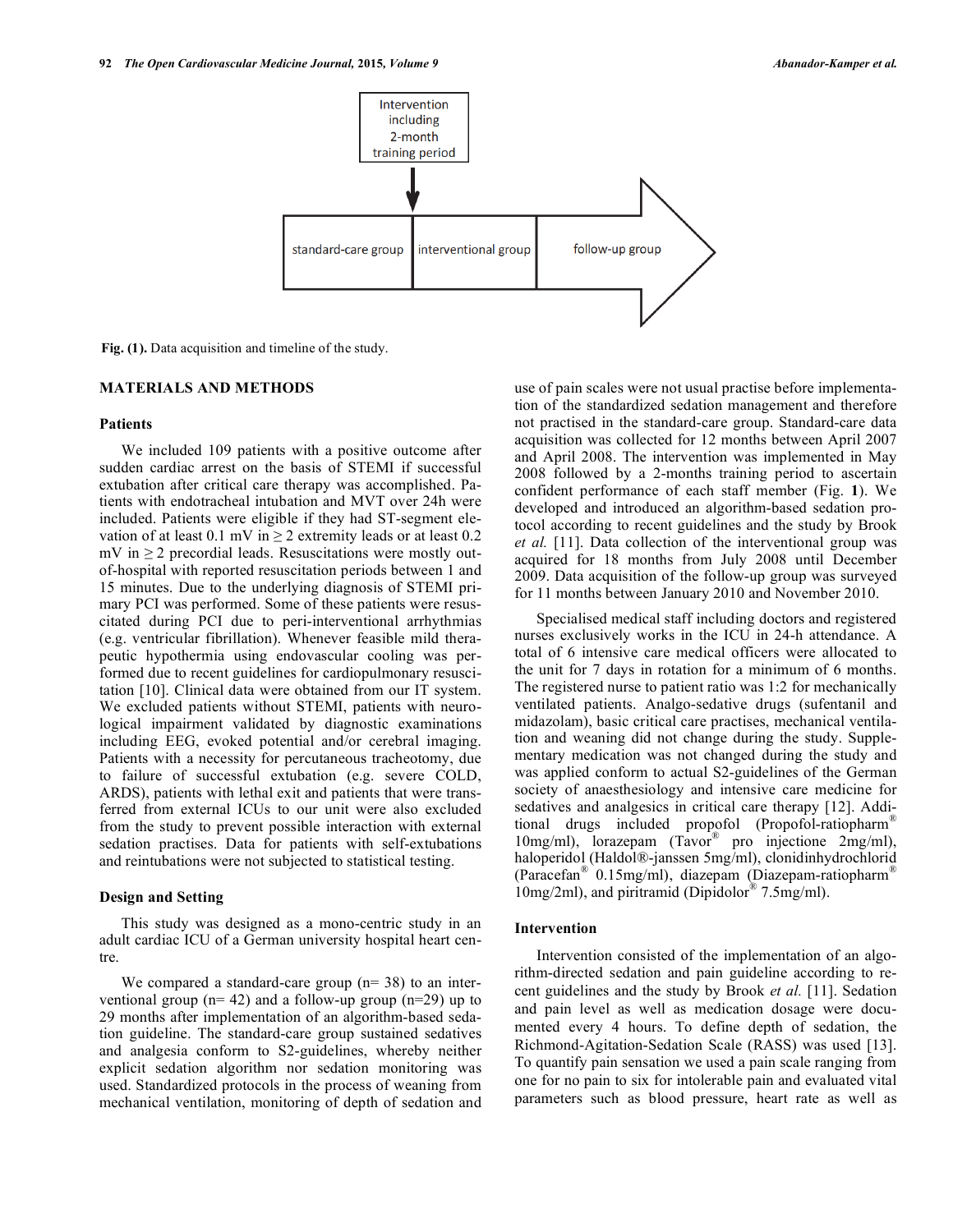|                  | <b>Standard-care Group</b> | <b>Interventional Group</b> | <b>Follow-up Group</b> |
|------------------|----------------------------|-----------------------------|------------------------|
| Patients (n)     | 38                         | 42                          | 29                     |
| Male             | 27(71%)                    | 31(73%)                     | 20(68%)                |
| Female           | 11 $(29%)$                 | 11 $(27%)$                  | 9(32%)                 |
| Mean age (years) | 57.34 (41-75)              | 63.70 (39-73)               | 56.49 (37-78)          |





**Fig. (2).** MVT for the different groups.

patient's mimic. Additional diseases (e.g. sepsis) or specific therapy (e.g. controlled hypothermia), which required particular depth of sedation were documented as well. The algorithm and RASS table was placed at every patient's bed.

The 'target state' of sedation and pain level was defined daily in the morning rounds after assessing the individual therapy plan for each patient. The 'actual state' was described by the patient's actual status of RASS and pain level. Aim of the standardized sedation and pain therapy was the assimilation of 'target and actual state'. If the 'actual state' differed from the 'target state', analgo-sedative medication was adapted according to the algorithm. The algorithm included instructions for 'over-sedated' and 'under-sedated' patients. 'Over-sedated' patients were sedated deeper (mostly RASS -3 to -5) than the defined 'target state'. 'Under-sedated' patients were lightly sedated or agitated (mostly RASS +2 to +4) compared to the defined 'target state'.

### **Statistical Analysis**

Statistical analyses were performed with STATA 10.1.

Kruskal-Wallis test was used to compare the distribution of MVT and LOS between standard-care, interventional- and follow-up group. Mann-Whitney-U-Test was used to compare two independent groups. All statistical tests were twosided. P-values less than 0.05 were considered significant.

# **Ethical Regulations**

The terms of the latest version of the declaration of Helsinki for Medical Research involving Human Subjects have been adhered to. The local ethic committee approved this study. Patients with emergency endotracheal intubation and effective resuscitation received information from director of study after successful weaning and extubation. The patients or relatives gave written informed consent for the study after sufficient time for consideration and information.

### **RESULTS**

Demographic data of our patients are demonstrated in Table **1**. We found a trend towards shorter MVT after intervention and in the follow-up group compared to the standard-care group without statistical significance (Fig. **2**). Patients of the standard-care group had a median MVT of 163.5 h  $\pm$  125.8 (range 25.0 - 451.0) compared to patients of the interventional group with a median MVT of 161.0 h  $\pm$ 100.7 (range 24.0 - 372.0) and patients of the follow-up group with a median MVT of 154.0 h  $\pm$  110 (range 24.0 - $487.0$ ; p = 0.881).

Likewise, there was a trend towards lower median LOS after intervention without statistical significance (Fig. **2**). Patients of the standard-care group had a median LOS of 16.0 days  $\pm$  9.1 (range 2.0-40.0), compared to the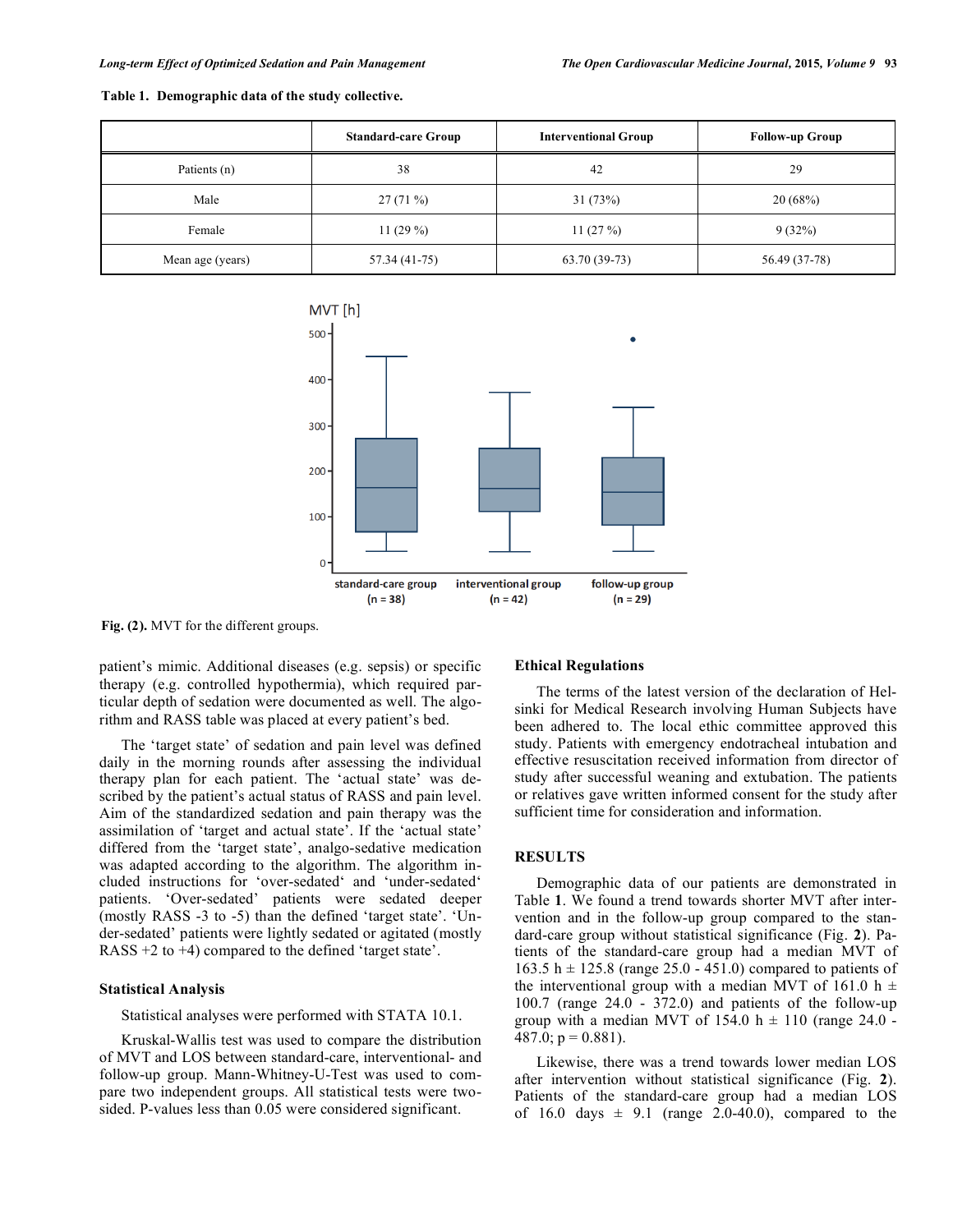

**Fig. (3).** LOS for the different groups.

interventional group with a median LOS of 15.5 days  $\pm$  6.1 (range 4.0-28.0) and the follow-up group with a median LOS of 13.0 days ± 7.5 (range 3.0-29.0; p=0.543, Fig. **3**).

# **DISCUSSION**

The use of analgesics and sedative medication is essential in critical-care therapy during mechanical ventilation [3, 14, 15]. In the present study we analysed the long-term effect of an algorithm-based sedation management in mechanically ventilated patients after sudden cardiac arrest due to STEMI. Our data revealed a trend towards shorter MVT in long-term observation 29 months after implementation of an algorithmbased sedation management.

So far, there is one study that analysed the impact of sedation guidelines in patients after sudden cardiac arrest, describing a high impact on the patients' severity of illness [18]. Instead, there is more evidence regarding the mortality and morbidity of STEMI patients requiring mechanical ventilation. It has been demonstrated that the need for mechanical ventilation was associated with a poor prognosis and was related to death at long-term [16].

Lesage *et al.* confirmed a high mortality in patients with acute myocardial infarction requiring mechanical ventilation [17].

Furthermore, data analysing the effect of implemented sedation management are partially controversial. Brook and colleagues have shown in a randomized clinical trial with 321 patients that the use of protocol-directed sedation can reduce the duration of mechanical ventilation, the intensive care unit and hospital lengths of stay, and the need for tracheostomy among critically ill patients with acute respiratory failure [11]. Marshall and colleagues [4] demonstrated that the institution of a daily pharmacist-enforced intervention directed at improving sedation guideline adherence resulted in a significant decrease in the duration of mechanical ventilation in 156 patients receiving continuous sedation.

A randomized trial of Bucknall *et al.* provided no reduction of MVT or LOS, by the use of protocol-directed sedation compared with usual local management [18]. Elliott and co-workers demonstrated in a pre- and post-interventional comparative study that the use of an algorithm-based sedation guideline did not reduce MVT [19].

Diversity in sedation practises may explain adverse results of previous studies on MVT. In addition, there is a coexistence of different therapy standards in critical care with a variety of basic ICU conditions (e.g. nurse-patient ratio), of sedative and analgesic medication (e.g. lack of availability of sedative agents), this might explain the controversial effects.

Furthermore, data regarding the long-term effect of implemented sedation management on MVT and LOS are lacking so far. To the best of our knowledge, this is the first study demonstrating the long-term effect of an implemented sedation guideline on MVT and ICU LOS. Many studies with this topic regard the short-term effects of an implemented sedation protocol within a 12-month period. Weisbrodt *et al.* have analysed the effect of daily interruption of sedation in mechanical ventilated patients within a 12-month period [20]. Mascia *et al.* evaluated the cost-effectiveness and safety of rational use of guidelines analgesia and sedation in mechanical ventilated patients within an 18-month period [21]. Since the evidence of long-term effects of implemented sedation guidelines is low, there is a need for more trials with a larger collective.

**Limitations of the study:** Comparison of retrospective with prospective data limits the comparability of the groups with lack of randomisation. To demonstrate consistency of groups we correlated diagnosis and applied strict inclusion criteria. An undistorted prospective collection of patients' data was not possible due to raised awareness concerning the changed sedation practises in the medical staff. In addition, denying a standardized scheme to one of the randomised groups could have been ethical questionable. Furthermore this study was performed in a single-centre setting on a